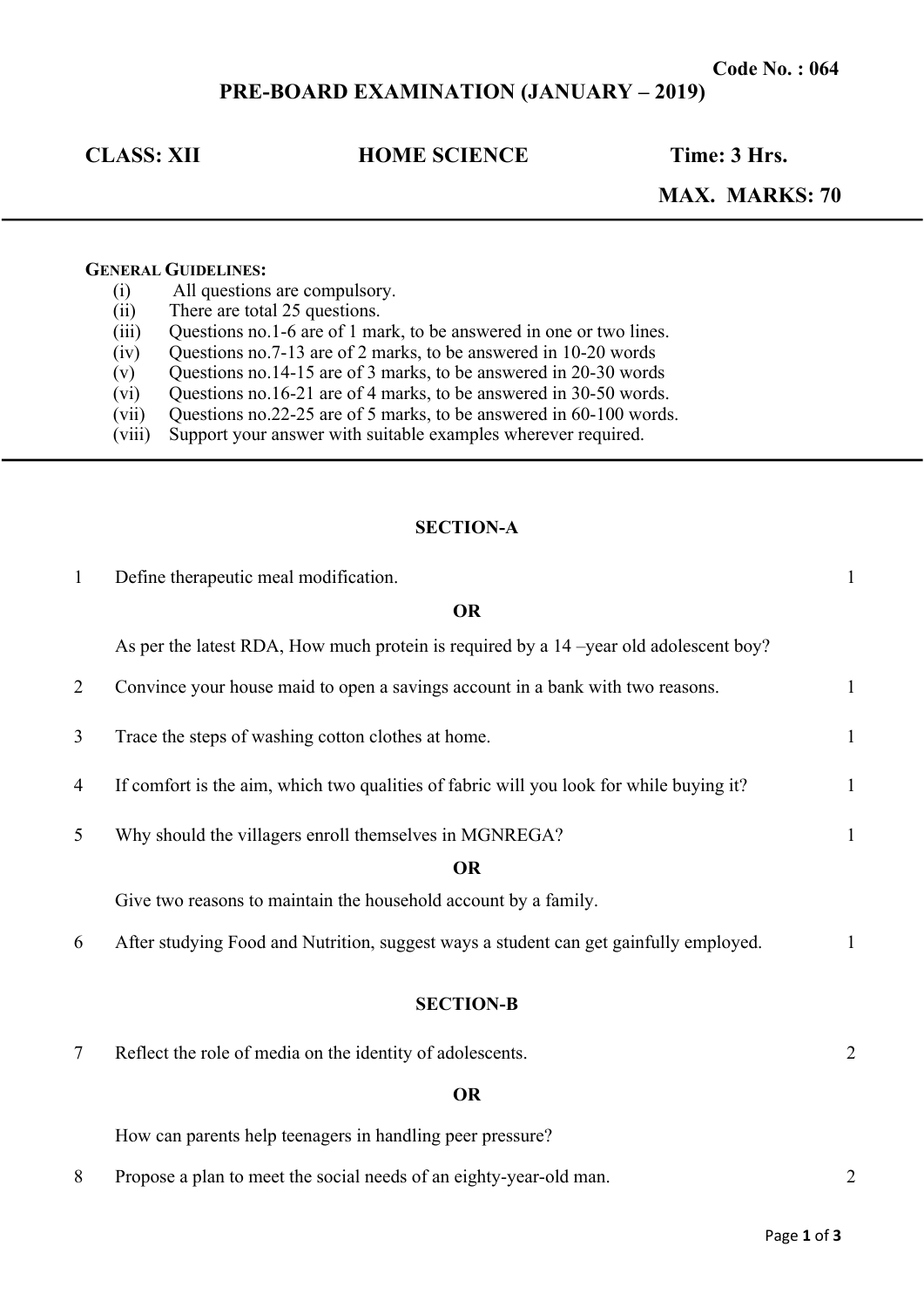- 9 Culture, media, food practices and food availability have a strong influence on the meal planning of a family. Support this statement with the help of one example each. 2
- 10 Growing children are susceptible to nutritional deficiencies. What foods would you suggest for them to overcome these deficiencies? 2

#### **OR**

Name any two items with ECO Mark and draw the logo of the same.

- 11 Skills of a family can help increase the real income of a family. Support the statement with the help of examples. 2
- 12 Meera noticed the shopkeeper measuring the cloth with a substandard scale. What are her responsibilities in this context? 2
- 13 Rahul is not happy with the seams of readymade pant. What are the possible reasons for his dissatisfaction? 2

#### **OR**

Name a suitable chemical which can be used to purify drinking water when you are travelling. Describe the procedure of purifying water in three steps.

#### **SECTION-C**

- 14 You are in class XII. Write six tasks you will be required to perform to adjust better in the next stage (early/young adulthood). 3
- 15 Ramesh is an income tax payer. Convince him to invest in three tax saving schemes with reasons. 3

#### **OR**

While working in the Home science lab you stained your white shirt. Which six general principles will you follow while removing the stain?

### **SECTION-D**

- 16 Sixteen year old Deesha is not taking interest in any class activities and remains isolated. What could be the possible reason for it? Write any three causes and three symptoms of this problem. 4
- 17 What is jaundice? Write its three specific clinical symptoms. Suggest four specific dietary recommendations for such patients. 4

#### **OR**

Write down the expansion of FSSAI. List down any six conditions under which food is considered adulterated under FSSAI.

- 18 Radhika wants to make a weekly expenditure diary. But she does not know the format of the same. Help her in making the format and also explain any four advantages of maintaining record of expenditure. 4
- 19 Suggest an appropriate dress, keeping in mind elements of art and principles of design to suit your friend who is tall, heavy and fair. 4